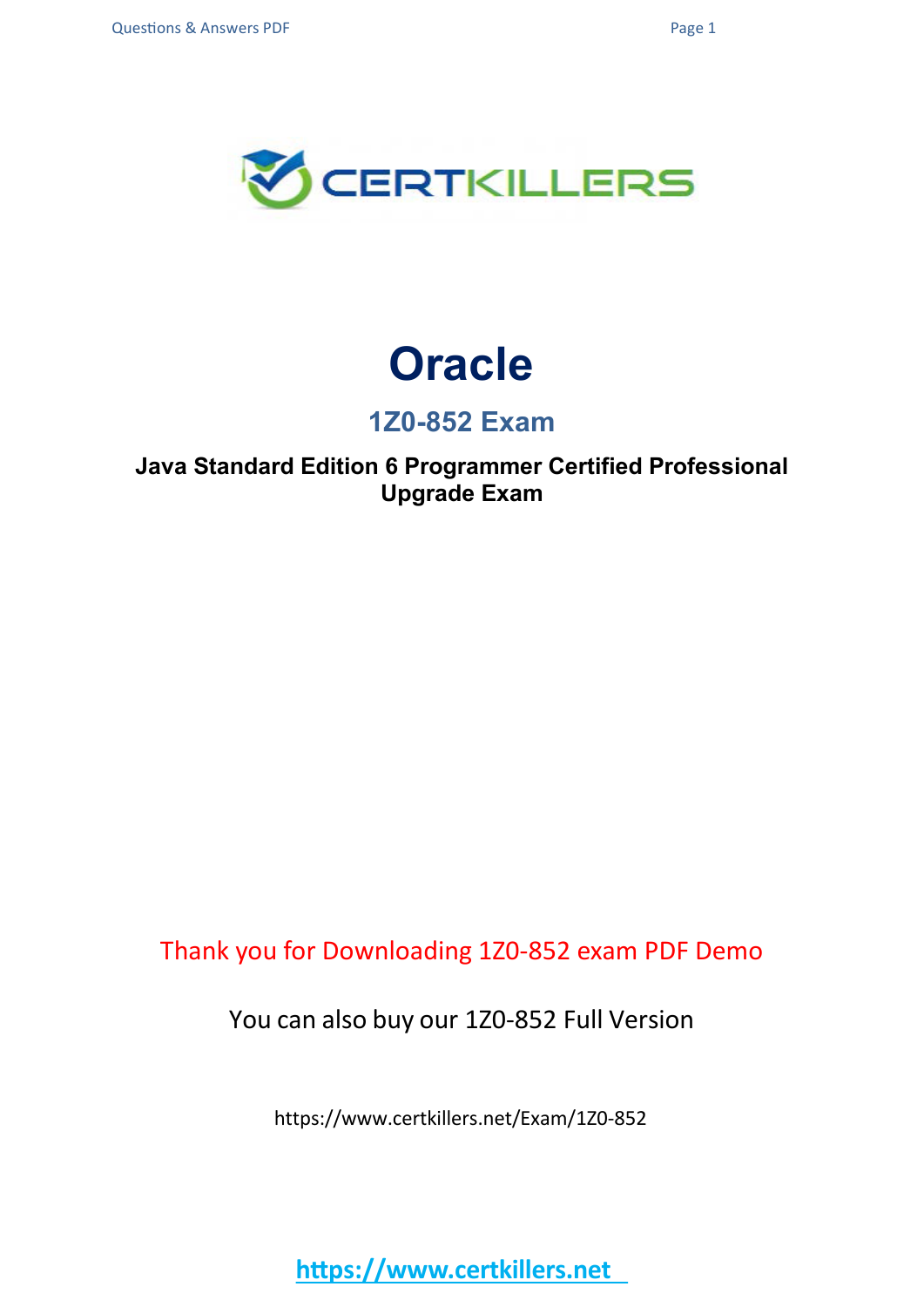#### **Question: 1**

Given: 1. public class Base { 2. public static final String FOO = "foo"; 3. public static void main(String[] args) { 4. Base  $b = new Base()$ ; 5. Sub  $s = new Sub()$ ; 6. System.out.print(Base.FOO); 7. System.out.print(Sub.FOO); 8. System.out.print(b.FOO); 9. System.out.print(s.FOO); 10. System.out.print(((Base)s).FOO);  $11.$ } } 12. class Sub extends Base {public static final String FOO="bar";} What is the result? A. foofoofoofoofoo B. foobarfoobarbar

- C. foobarfoofoofoo
- D. foobarfoobarfoo
- E. barbarbarbarbar
- F. foofoofoobarbar
- G. foofoofoobarfoo

**Answer: D**

### **Question: 2**

A company has a business application that provides its users with many different reports:

receivables reports, payables reports, revenue projects, and so on. The company has just purchased some new, state-of-the-art, wireless printers, and a programmer has been assigned the task of enhancing all of the reports to use not only the company's old printers, but the new wireless printers as well. When the programmer starts looking into the application, the programmer discovers that because of the design of the application, it is necessary to make changes to eachreport to support the new printers. Which two design concepts most likely explain this situation? (Choose two.)

- A. Inheritance
- B. Low cohesion
- C. Tight coupling
- D. High cohesion
- E. Loose coupling
- F. Object immutability

**Answer: B,C**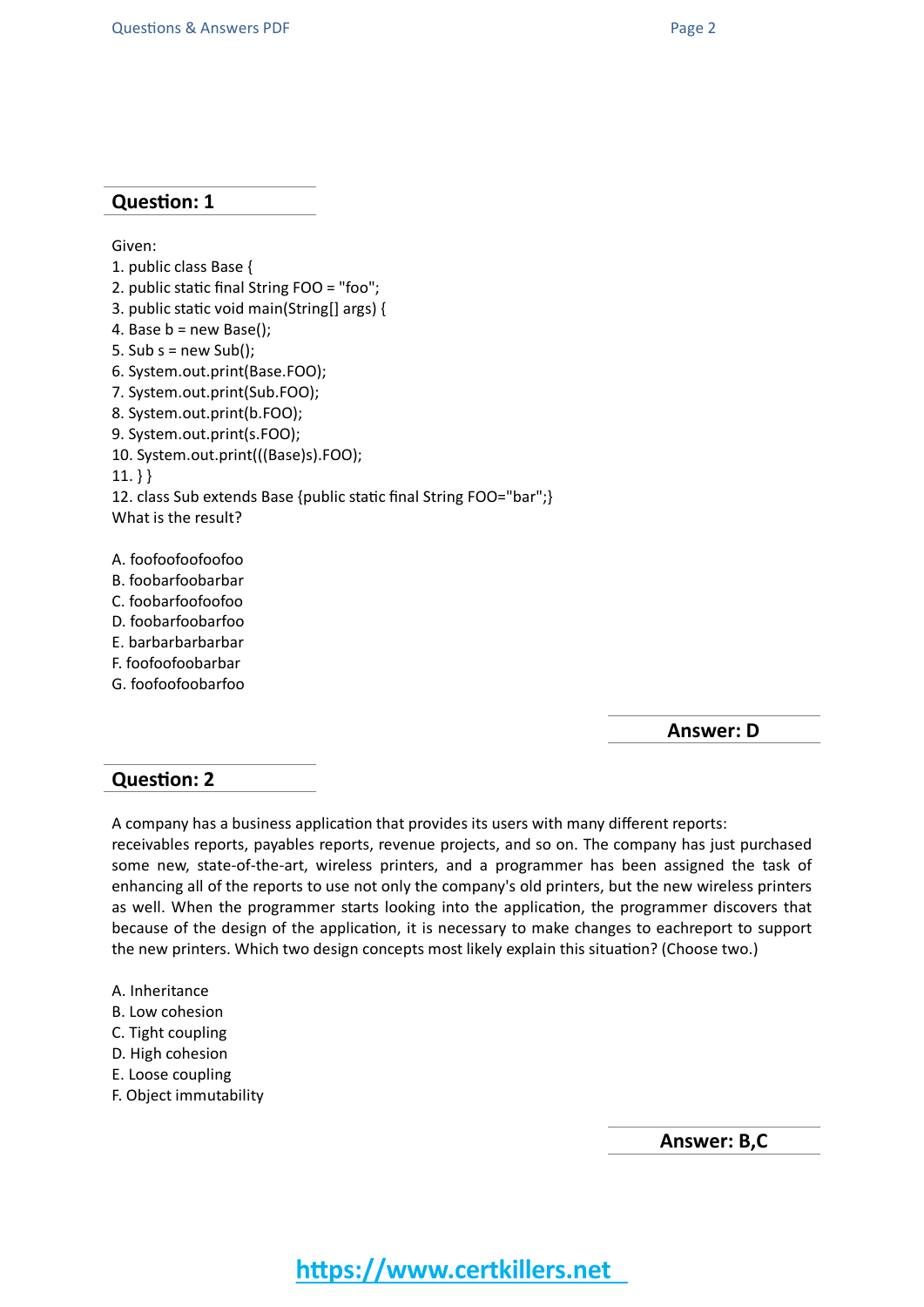#### **Question: 3**

Given:

5. class Building { } 6. public class Barn extends Building { 7. public static void main(String[] args) { 8. Building build1 = new Building $($ ); 9. Barn barn $1$  = new Barn(); 10. Barn barn $2 = (Barn)$  build1; 11. Object obj1 = (Object) build1; 12. String str1 = (String) build1; 13. Building build2 = (Building) barn1; 14. } 15. } Which is true?

A. If line 10 is removed, the compilation succeeds.

B. If line 11 is removed, the compilation succeeds.

C. If line 12 is removed, the compilation succeeds.

D. If line 13 is removed, the compilation succeeds.

E. More than one line must be removed for compilation to succeed.

**Answer: C**

#### **Question: 4**

```
Given:
10. abstract class A {
11. abstract void a1();
12. void a2() \{ \}13. }
14. class B extends A {
15. void a1() \{ \}16. void a2() { }
17. }
18. class C extends B { void c1() { } }
and:
A x = new B(); C y = new C(); A z = new C();
What are four valid examples of polymorphic method calls? (Choose four.)
```
A. x.a2(); B. z.a2(); C. z.c1(); D. z.a1(); E. y.c1(); F.  $x.a1()$ ;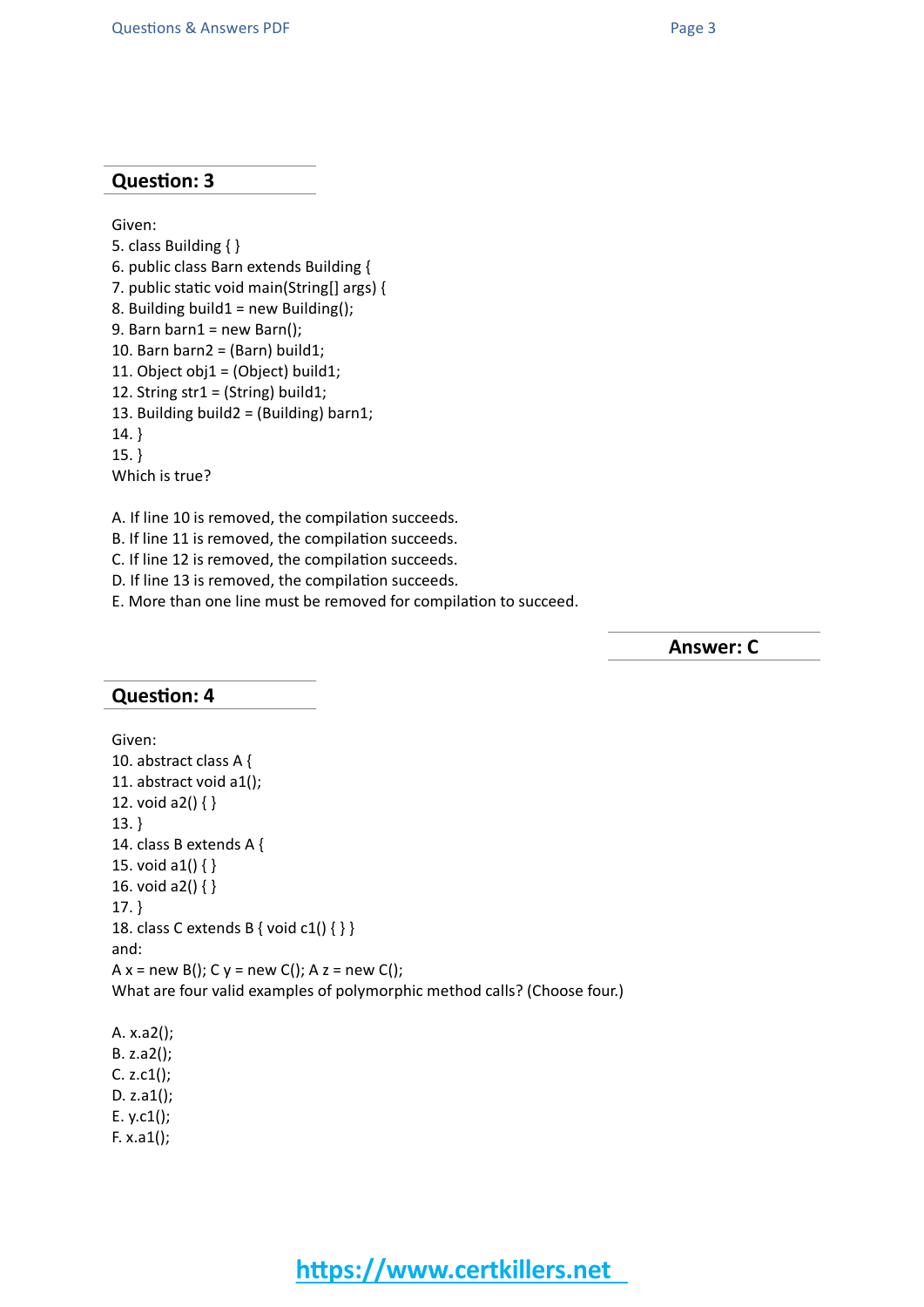#### **Answer: A,B,D,F**

#### **Question: 5**

A company that makes Computer Assisted Design (CAD) software has, within its application, some utility classes that are used to perform 3D rendering tasks. The company's chief scientist has just improved the performance of one of the utility classes' key rendering algorithms, and has assigned a programmer to replace the old algorithm with the new algorithm. When the programmer begins researching the utility classes, she is happy to discover that the algorithm to be replaced exists in only one class. The programmer reviews that class's API, and replaces the old algorithm with the new algorithm, being careful that her changes adhere strictly to the class's API. Once testing has begun, the programmer discovers that other classes that use the class she changed are no longer working properly. What design flaw is most likely the cause of these new bugs?

- A. Inheritance
- B. Tight coupling
- C. Low cohesion
- D. High cohesion
- E. Loose coupling
- F. Object immutability

**Answer: B**

#### **Question: 6**

Given: 11. class Mammal { } 12. 13. class Raccoon extends Mammal { 14. Mammal m = new Mammal(); 15. } 16. 17. class BabyRaccoon extends Mammal { } Which four statements are true? (Choose four.) A. Raccoon is-a Mammal. B. Raccoon has-a Mammal. C. BabyRaccoon is-a Mammal.

- D. BabyRaccoon is-a Raccoon. E. BabyRaccoon has-a Mammal.
- F. BabyRaccoon is-a BabyRaccoon.

**Answer: A,B,C,F**

**Question: 7**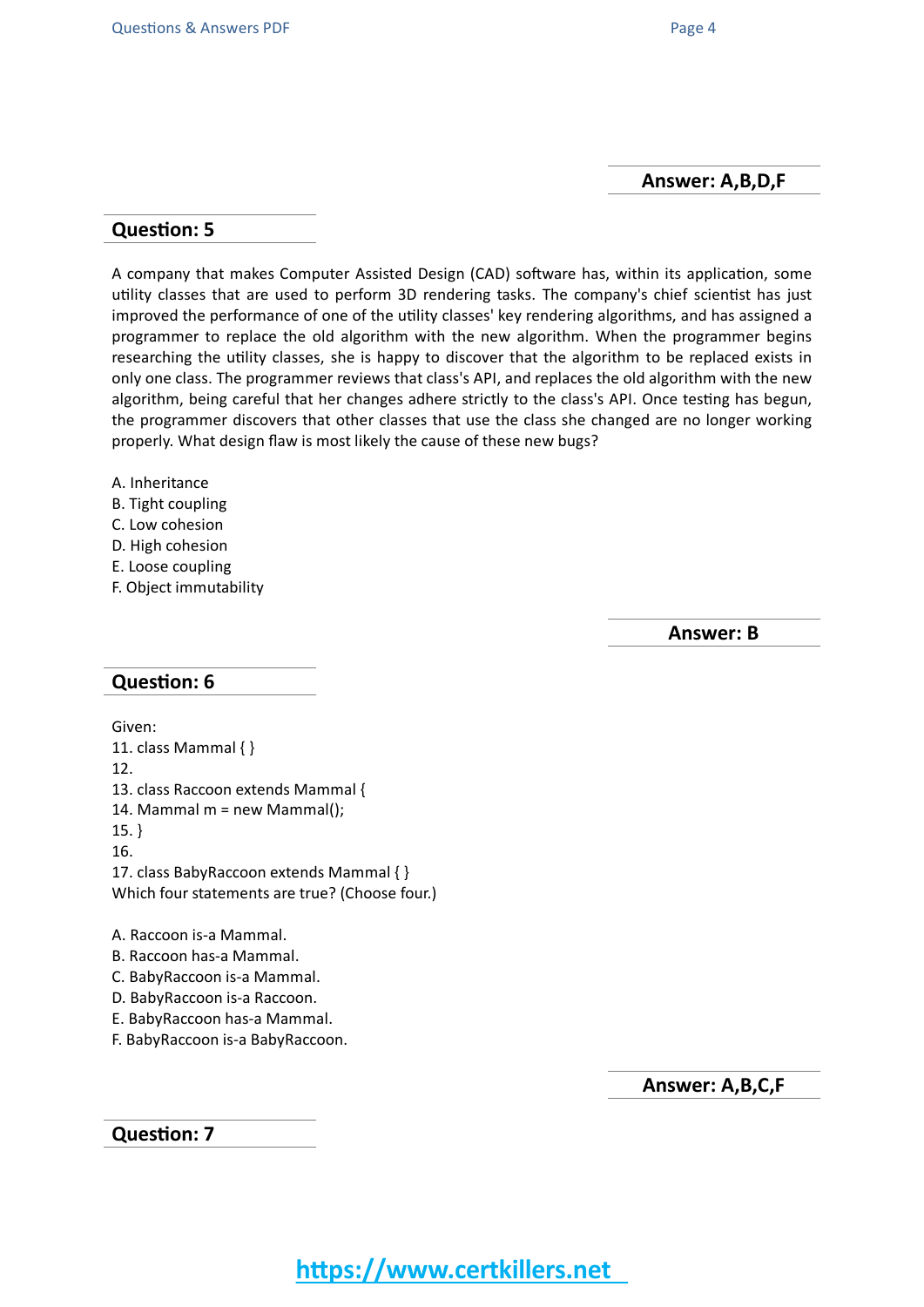Given:

2. public class Hi { 3. void m1() { } 4. protected void() m2 { } 5. } 6. class Lois extends Hi { 7. // insert code here 8. } Which four code fragments, inserted independently at line 7, will compile? (Choose four.)

A. public void  $m1()$  { } B. protected void m1() { } C. private void  $m1()$  { } D. void m2() { } E. public void m2()  $\{ \}$ F. protected void m2()  $\{ \}$ G. private void  $m2()$  { }

**Answer: A,B,E,F**

### **Question: 8**

Given that: Gadget has-a Sprocket and Gadget has-a Spring and Gadget is-a Widget and Widget has-a Sprocket Which two code fragments represent these relationships? (Choose two.)

A. class Widget { Sprocket s; } class Gadget extends Widget { Spring s; } B. class Widget { } class Gadget extends Widget { Spring s1; Sprocket s2; } C. class Widget { Sprocket s1; Spring s2; } class Gadget extends Widget { } D. class Gadget { Spring s; } class Widget extends Gadget{ Sprocket s; } E. class Gadget { } class Widget extends Gadget{ Sprocket s1; Spring s2; } F. class Gadget { Spring s1; Sprocket s2; } class Widget extends Gadget{ }

**Answer: A,C**

#### **Question: 9**

Given the following six method names: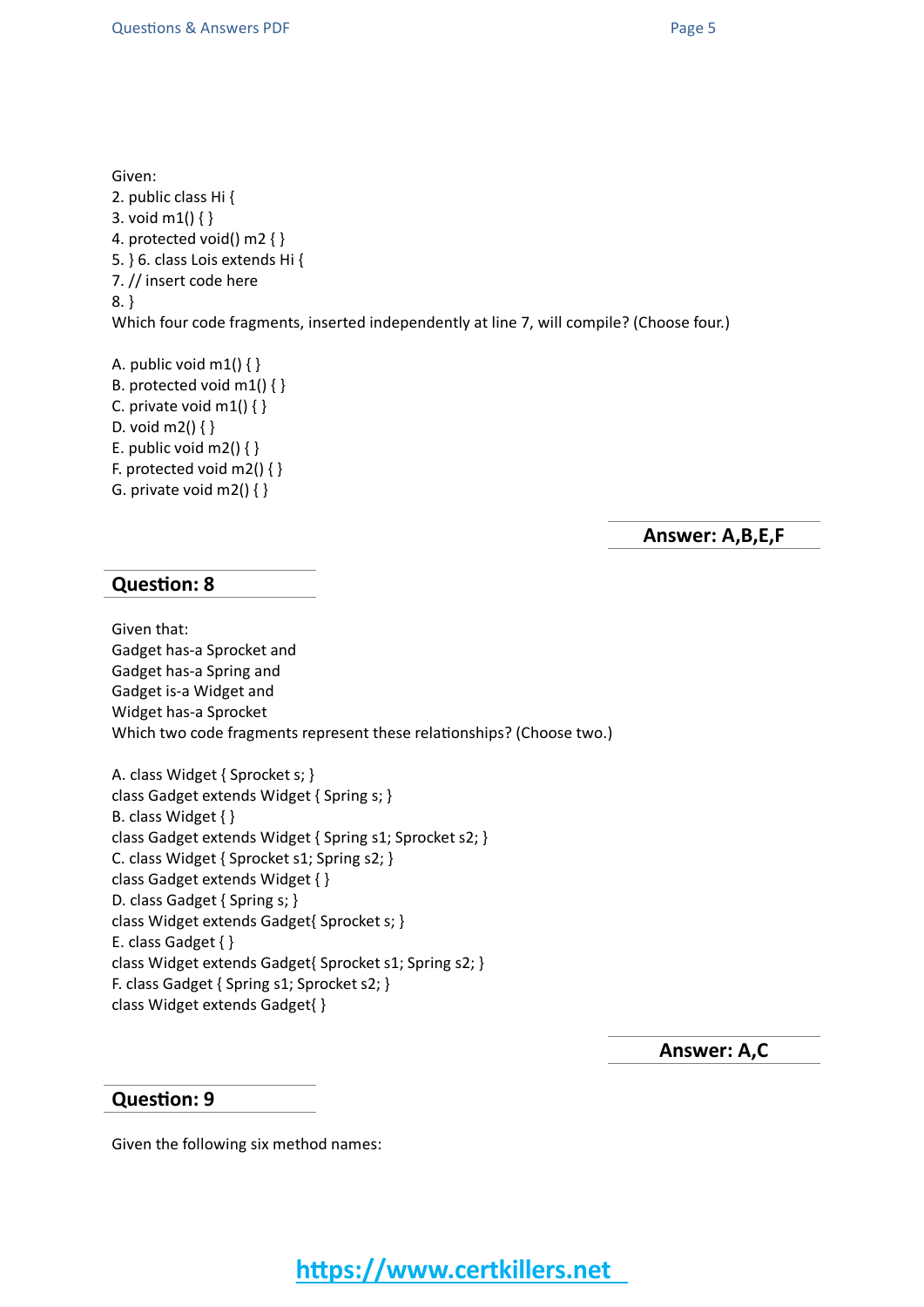addListener addMouseListener setMouseListener deleteMouseListener removeMouseListener registerMouseListener How many of these method names follow JavaBean Listener naming rules?

- A. 1
- B. 2
- C. 3
- D. 4
- E. 5

**Answer: B**

#### **Question: 10**

Click the Exhibit button.

```
10. interface Foo {
11.int bar()12. }
13.
14. public class Beta {
15.
16.
       class A implements Foo {
        class A implements Foo {<br>public int bar() { return 1; }<br>}
\overline{17}.
\overline{18}.
19.
20.5public int fubar( Foo foo ) { return foo bar();
21.22.public void testFoo() {
23.24.class A implements Foo {
          class A implements Foo {<br>public int bar() { return 2; }<br>}
\frac{25}{25}.
\frac{26}{27}.
28.System.out.println( fubar( new A() ) );
29.\mathcal{Y}30.public static void main( String[] argv ) {
31.32.new Beta().testFoo();
\frac{33}{34}; }
        J.
```
Which three statements are true? (Choose three.)

A. Compilation fails.

- B. The code compiles and the output is 2.
- C. If lines 16, 17 and 18 were removed, compilation would fail.
- D. If lines 24, 25 and 26 were removed, compilation would fail.

E. If lines 16, 17 and 18 were removed, the code would compile and the output would be 2.

F. If lines 24, 25 and 26 were removed, the code would compile and the output would be 1.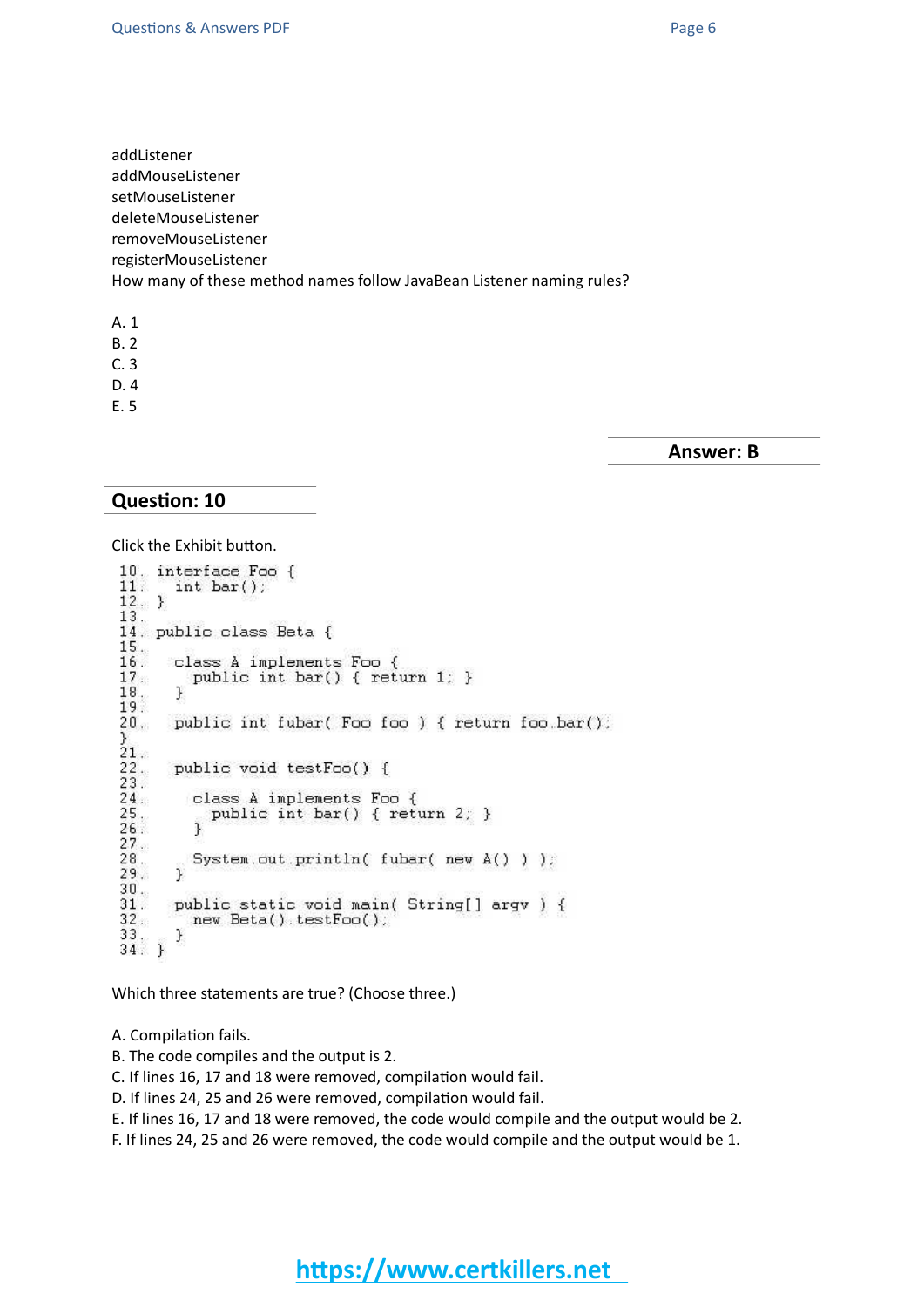**Answer: B,E,F**